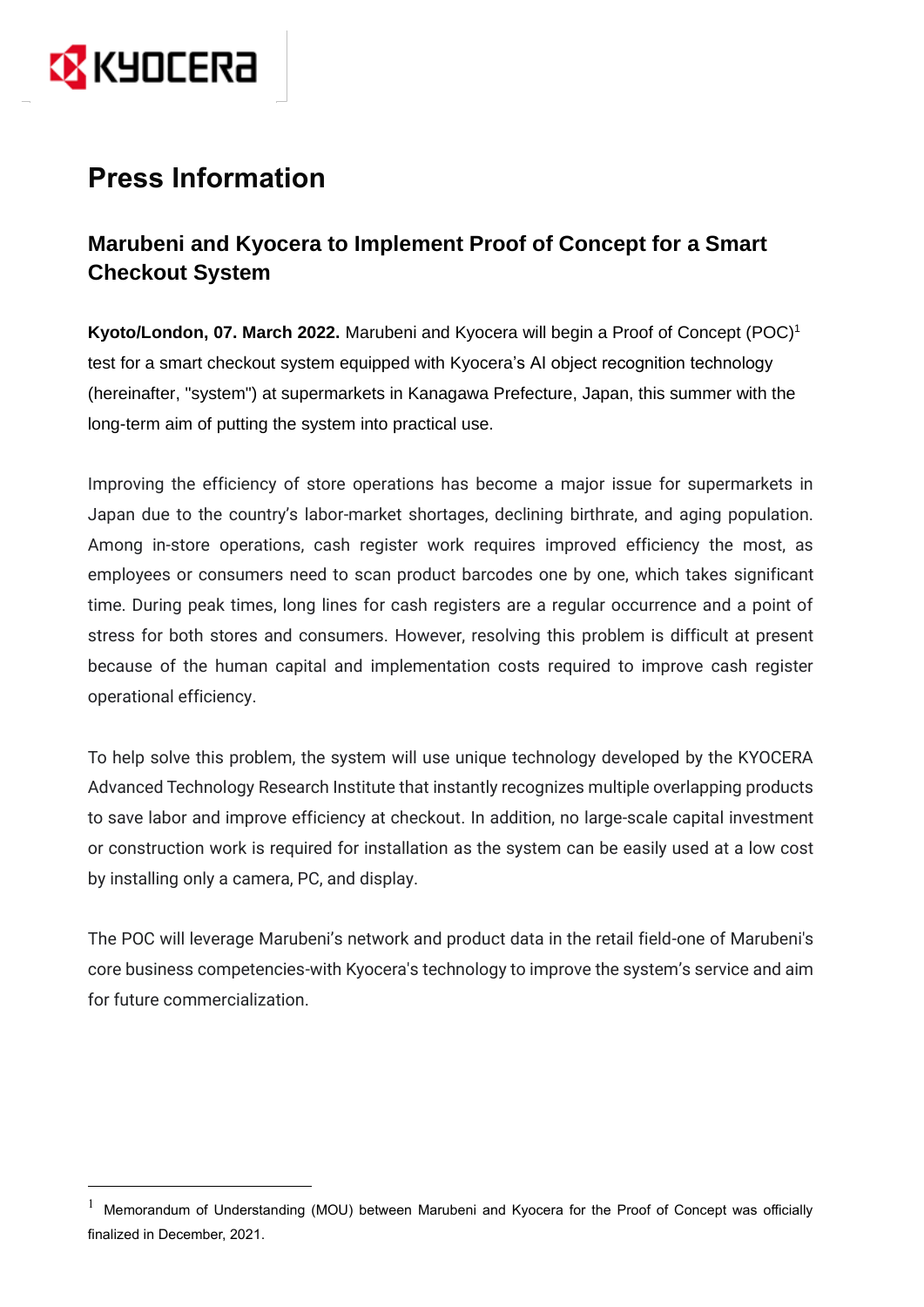

### **Smart Checkout System Features**

- 1) Object recognition is possible even when the target products overlap or are held in the user's hand: Utilizing Kyocera's proprietary object recognition AI technology, the system can recognize products with high accuracy even when placed on top of each other or when the user holds a product in their hands.
- 2) Low cost and easy set-up:



Since the system only requires installing one camera, one PC, and one display on the existing cash register, no large-scale capital investment or construction work is required.

3) Easy-to-update database

Registering a new product in a conventional system requires the user to re-register all other products as well. In this system, however, a new product can be registered by itself (without re-registering other products), saving a lot of time.

## **Conceptual Diagram**



Take out the products in the basket at cash register

Hold the products in the

basket under the camera









Products are scanned instantly (Products can overlap or be placed at different angles)



Input fresh food and deli products directly



Fresh food and deli items are scanned instantly (Some products require manual input)



Long lines during peak time



No long lines, even during peak time \* Faster cash register operations achieved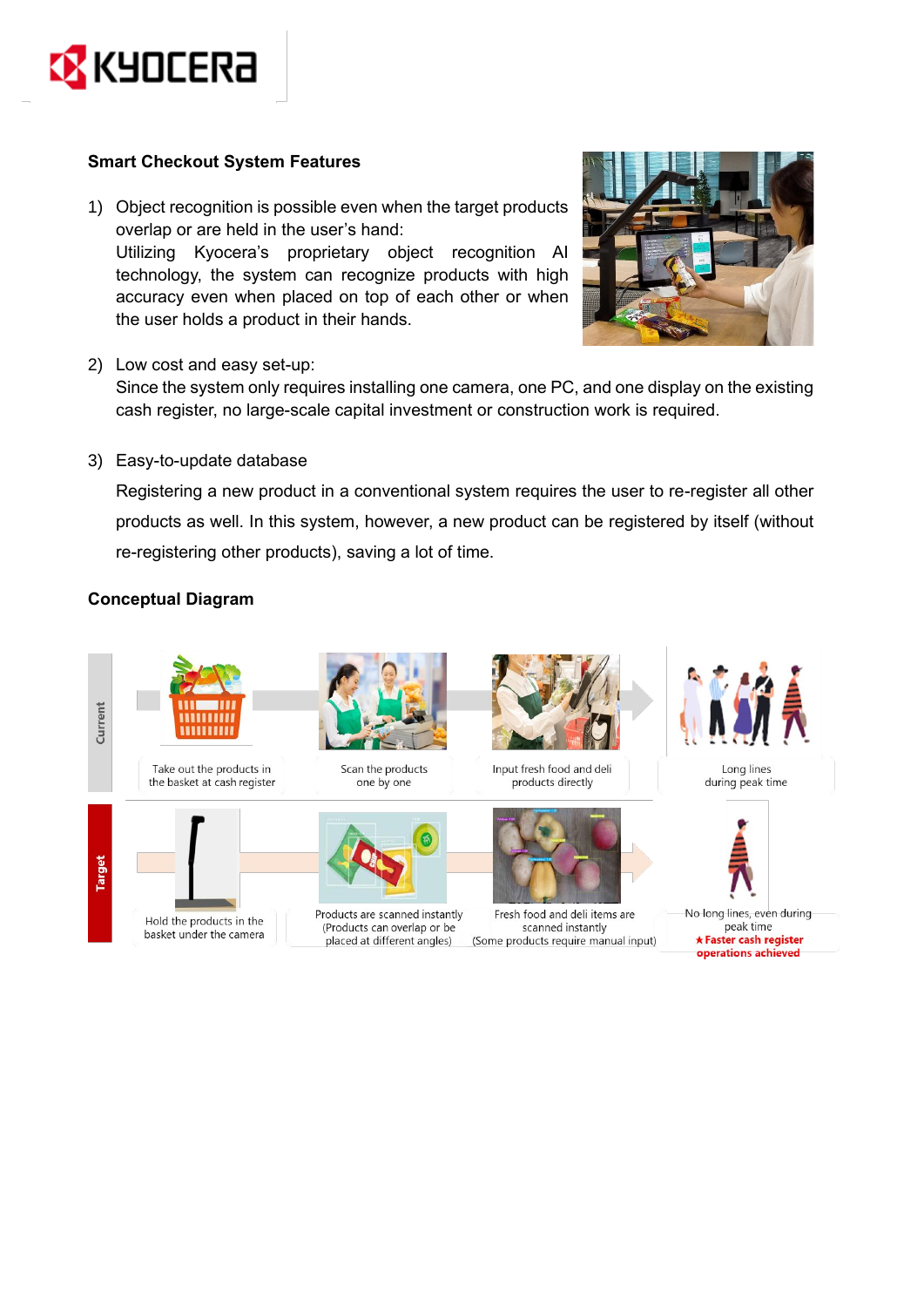

#### **About Marubeni**

Marubeni Corporation and its consolidated subsidiaries use their broad business networks, both within Japan and overseas, to conduct importing and exporting (including third country trading), as well as domestic business, encompassing a diverse range of business activities across wideranging fields including lifestyle, ICT & real estate business, forest products, food, agri business, chemicals, energy, metals & mineral resources, power business, infrastructure project, aerospace & ship, finance & leasing business, construction, industrial machinery & mobility, and next generation business development. Additionally, the Marubeni Group offers a variety of services, makes internal and external investments, and is involved in resource development throughout all of the above industries. <https://www.marubeni.com/en>